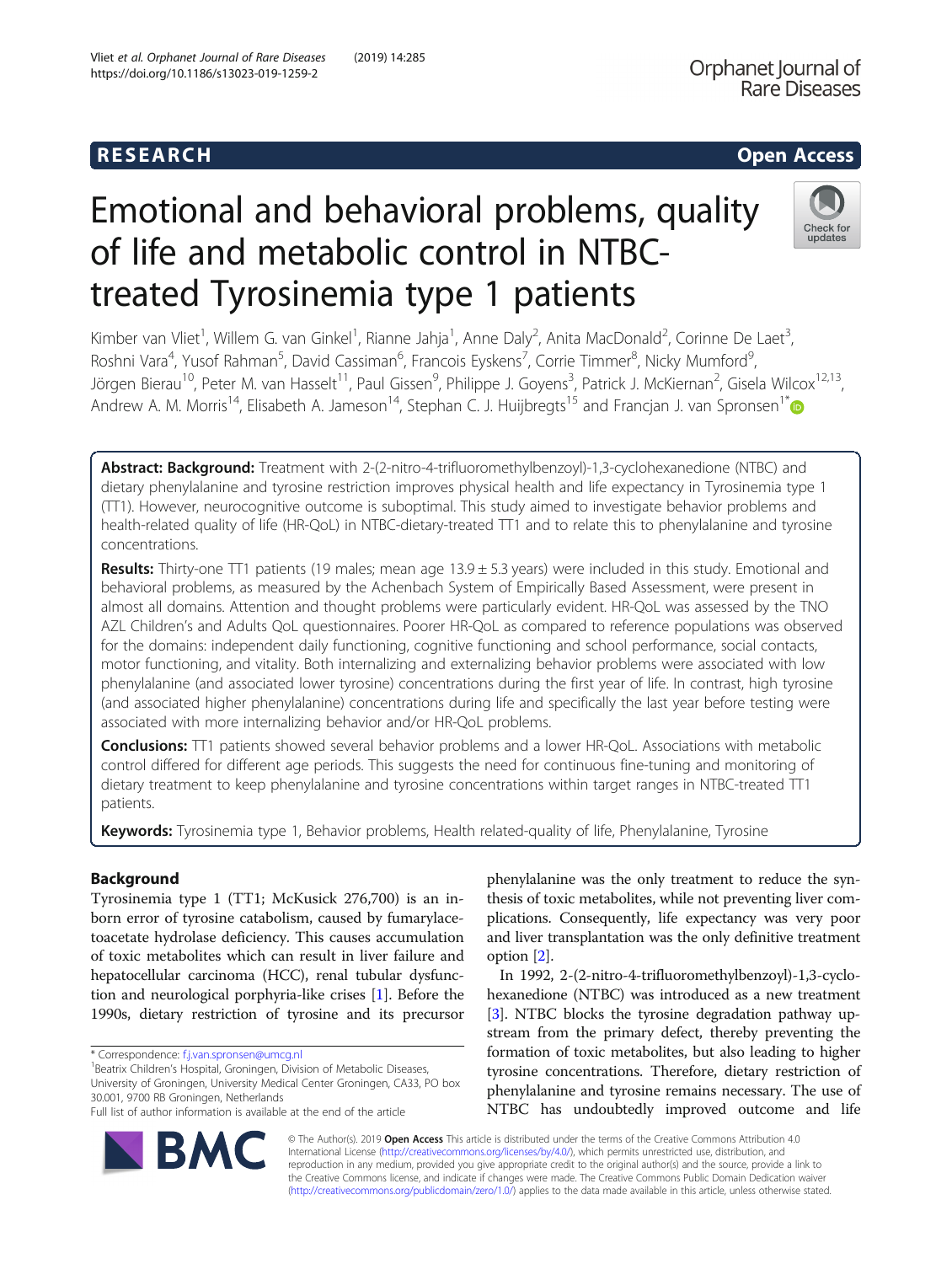expectancy, preventing both hepatic and extrahepatic problems [[4\]](#page-7-0).

However, recent studies suggest that the neurocognitive outcome of NTBC-dietary-treated TT1 patients is suboptimal [[5](#page-7-0)–[11](#page-7-0)]. Lower IQ values have been observed along with impairment in various cognitive domains, including executive functioning and social cognition. These neurocognitive defects may underlie problems in TT1 patients' daily lives, such as school problems and attention deficits. At present, knowledge of the cognitivebehavioral phenotype associated with TT1 and its cause is limited, although high tyrosine and low phenylalanine concentrations may both be associated with brain dysfunction [\[5,](#page-7-0) [8](#page-7-0), [12](#page-7-0)–[14](#page-7-0)].

The present study aimed to investigate the emotional and behavioral phenotype of TT1 patients and to look for associations with biochemical parameters in a relatively large patient group. First, we assessed the emotional and behavioral problems and health-related quality of life (HR-QoL) of TT1 patients. Second, we investigated the relationship between these outcomes and plasma phenylalanine and tyrosine concentrations.

#### Methods

#### Participants

In total, 31 TT1 patients (19 males) were included in this cross-sectional study (mean age  $13.9 \pm 5.3$  years) (Table [1](#page-2-0)). Patients <six years and/or patients who received liver transplantation were excluded. All patients were treated with NTBC (typically at a dose of 1 mg/kg body weight/day) and a phenylalanine-tyrosine-restricted diet. Eleven patients had (or still) received phenylalanine supplementation at the time of assessment because phenylalanine concentrations were below the recommended limit of 30  $\mu$ mol/L [\[12\]](#page-7-0). Patients were included from different centers in the UK, Belgium, and the Netherlands between October 2012 and August 2018. Plasma phenylalanine and tyrosine concentrations were collected from patient records. The study was approved by the Medical Ethical Committees of the participating centers. All patients and/or parents gave informed consent to participate in this study.

#### **Instruments**

To assess emotional and behavioral problems, the Achenbach System of Empirically Based Assessment (ASEBA) questionnaires were used [\[15,](#page-8-0) [16\]](#page-8-0). The Child Behavior Checklist (CBCL), suitable for age 6–12 years, was completed by parents. Adolescents (13–17 years) and adults (≥18 years) filled out the Youth Self Report (YSR) or the Adult Self Report (ASR). The CBCL, YSR, and ASR measure emotional and behavioral problems in seven different dimensions: withdrawn/depressed, somatic complaints, anxious/depressed, thought problems, attention problems,

rule-breaking behavior, and aggressive behavior. Additionally, the CBCL and YSR assess social problems, whereas the ASR assesses intrusive behavior. The sum of scores on dimensions withdrawn/depressed, somatic complaints, and anxious/depressed forms the broadband scale 'internalizing problems', while the broadband scale 'externalizing problems' is based on the rule-breaking, aggressive, and (in case of the ASR) intrusive behavior dimensions [[15](#page-8-0), [16](#page-8-0)]. Furthermore, six Diagnostic and Statistical Manual of Mental Disorders (DSM) IV oriented scales were used. Different scales were used for the CBCL and YSR (affective, anxiety, somatic, attention deficit hyperactivity, oppositional, and conduct problems), and the ASR (depressive, anxiety, somatic, avoidant personality, attention deficit hyperactivity, and antisocial personality problems). For all ASEBA questionnaires, higher scores indicate more problems in that domain.

To assess HR-QoL, the TNO AZL Children's Quality Of Life (TACQOL) questionnaire was used for children aged  $<$  16 years [\[17](#page-8-0)]. For analysis, this questionnaire was divided into two parts: 1) for children aged 8–11 and 2) for children aged 12–15 years. Both questionnaires included 63 items and were filled out by the parents. For children aged 8–11, the TACQOL questionnaire consisted of seven different dimensions measuring physical functioning/complaints ('body'), motor functioning ('motor'), independent daily functioning ('autonomy'), cognitive functioning and school performances ('cognition'), social contacts with parents and peers ('social'), occurrence of positive moods ('positive emotions'), and of negative moods ('negative emotions'). For children aged 12–15, the dimensions autonomy and social were combined, measuring interaction with peers ('peers'). For participants aged ≥16 years, the TNO AZL Adult's Quality Of Life (TAA-QOL) questionnaire was used; this consisted of 45 items. The TAAQOL included 12 different dimensions, i.e. gross motor functioning ('gross motor'), fine motor functioning ('fine motor'), cognitive functioning ('cognition'), sleep quality ('sleep'), pain ('pain'), social functioning ('social'), independent daily functioning ('daily activities'), sexuality ('sex'), vitality ('vitality'), positive moods ('happiness'), depressive moods ('depressive'), and angry moods ('anger'). For all questionnaires, a higher score indicated a better HR-QoL.

The HR-QoL data of TT1 patients was compared to a Dutch reference population divided into 3 reference groups of participants aged 8–11 years ( $N = 548$ ), aged 12–15 ( $N = 393$ ), and aged 16–30 years ( $N = 394$ ).

#### Biochemical data

Patient data were collected from clinical records to investigate differences within the TT1 group. Additionally, all phenylalanine and tyrosine concentrations were retrieved from the clinical patient records. Dried blood spot samples,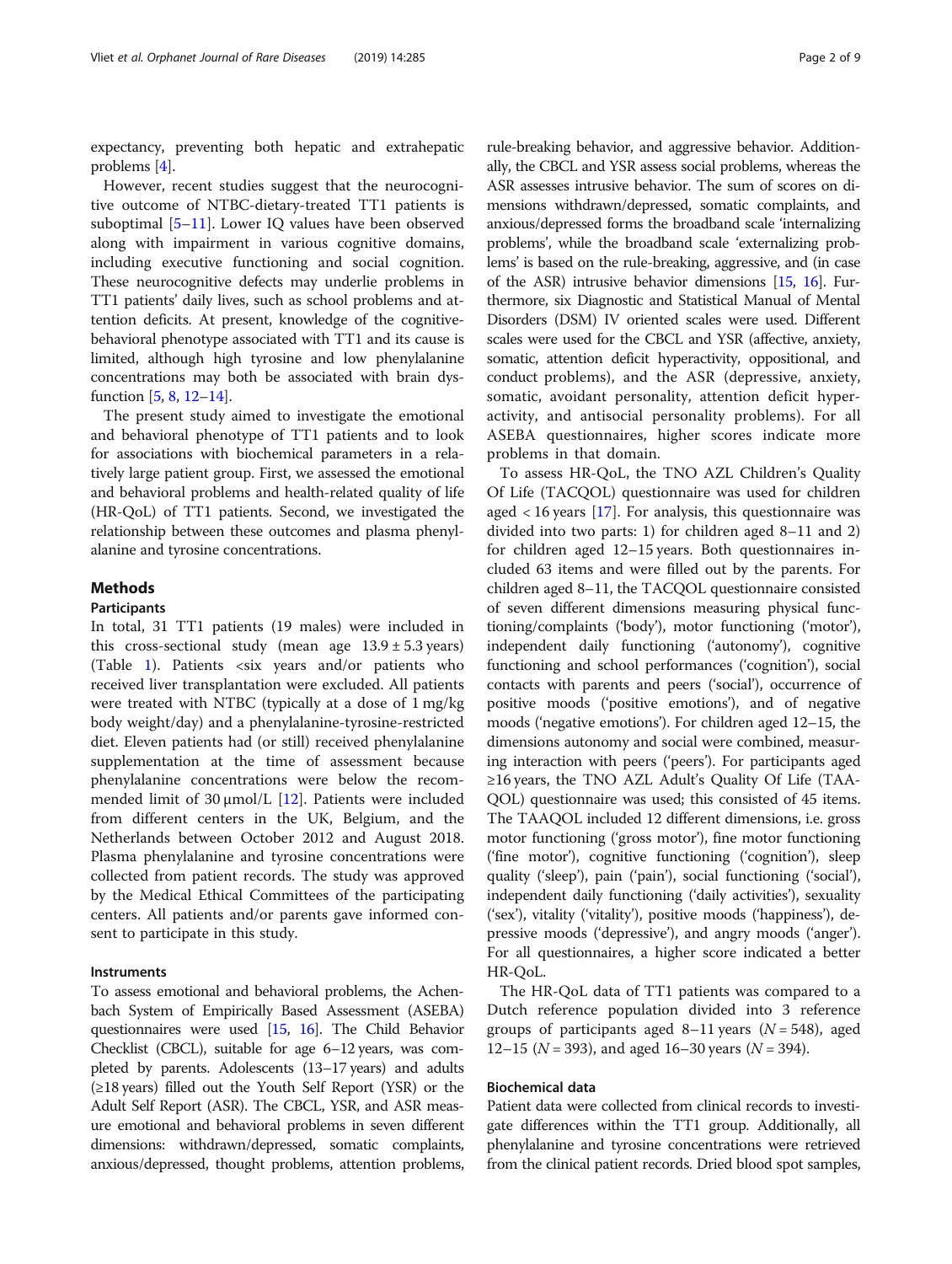<span id="page-2-0"></span>

| Patient         | Age<br>(years) | Time of diagnosis<br>(pre-symptomatic, $<$ 2<br>months, 2–6 months,<br>$> 6$ months) | Phenylalanine<br>supplementation | Median first year<br>concentrations |              | Median lifetime<br>concentrations |              | Median last year<br>concentrations |              |
|-----------------|----------------|--------------------------------------------------------------------------------------|----------------------------------|-------------------------------------|--------------|-----------------------------------|--------------|------------------------------------|--------------|
|                 |                |                                                                                      |                                  | Phe (µmol/L)                        | Tyr (µmol/L) | Phe (µmol/L)                      | Tyr (µmol/L) | Phe (µmol/L)                       | Tyr (µmol/L) |
| $\mathbf{1}$    | 6.6            | $<$ 2 months                                                                         | No                               | 10                                  | 195.5        | 43.5                              | 512.5        | 44                                 | 518          |
| 2               | 7.3            | $> 6$ months                                                                         | Yes                              | $\equiv$                            |              | $\overline{\phantom{0}}$          | $\equiv$     | 29                                 | 344          |
| 3               | 7.9            | >6 months                                                                            | No                               |                                     |              | 42                                | 389          | 41                                 | 521.5        |
| 4               | 8.1            | Pre-symptomatic                                                                      | No                               | 29.5                                | 342.5        | 32.5                              | 295          | 37                                 | 405          |
| 5               | 8.1            | $> 6$ months                                                                         | No                               |                                     |              | 41                                | 483.9        | 44                                 | 462          |
| 6               | 8.3            | 2-6 months                                                                           | Yes                              | 28                                  | 257          | 19                                | 376          | 18                                 | 401          |
| 7               | 8.8            | Pre-symptomatic                                                                      | Yes                              | 18                                  | 245          | 20                                | 490          | 32                                 | 759.5        |
| 8               | 9.2            | Pre-symptomatic                                                                      | Yes                              | 26                                  | 281          | 21                                | 457          | 39                                 | 514          |
| 9               | 9.7            | 2-6 months                                                                           | No                               | 40                                  | 245          | 26                                | 397          | 38                                 | 427          |
| 10              | 9.9            | 2-6 months                                                                           | Yes                              | 16.5                                | 155          | 27.8                              | 370          | 45                                 | 572          |
| 11              | 10.3           | Pre-symptomatic                                                                      | Yes                              | 18                                  | 180          | 22                                | 330          | 52                                 | 506          |
| 12              | 10.4           | Pre-symptomatic                                                                      | Yes                              | 18                                  | 280          | 31                                | 370          | 60.5                               | 615.5        |
| 13              | 10.6           | Pre-symptomatic                                                                      | Yes                              | $\equiv$                            |              | 21                                | 259          | 26                                 | 349          |
| 14              | 12.0           | Pre-symptomatic                                                                      | No                               | 26                                  | 448          |                                   | 518          | 30                                 | 477          |
| 15              | 12.1           | Pre-symptomatic                                                                      | Yes                              | 24                                  | 286          | 22                                | 286          | 46.5                               | 374          |
| 16              | 13.4           | 2-6 months                                                                           | No                               | 43                                  | 300          | 30                                | 407          |                                    |              |
| 17              | 14.0           | Pre-symptomatic                                                                      | No                               | 55                                  | 538          | 47                                | 668.3        | 52                                 | 959          |
| 18              | 15.1           | $<$ 2 months                                                                         | Yes                              | 61.5                                | 372          | 24.5                              | 542.5        | 67                                 | 746          |
| 19              | 15.4           | Pre-symptomatic                                                                      | No                               | 25                                  | 365.5        | 18                                | 530.5        | 60                                 | 766          |
| 20              | 15.6           | Pre-symptomatic                                                                      | No                               | 39                                  | 643          | 42.5                              | 628.5        | 45.5                               | 700          |
| 21              | 16.0           | 2-6 months                                                                           | No                               | 22.5                                | 293          | 36.5                              | 398.5        | 17                                 | 382          |
| 22              | 16.5           | $<$ 2 months                                                                         | No                               | 24                                  | 366.5        | 28                                | 392          | 38                                 | 434          |
| 23              | 16.9           | Pre-symptomatic                                                                      | No                               | 41                                  | 361.5        | 46.3                              | 713.5        | 64                                 | 866          |
| 24              | 17.7           | 2-6 months                                                                           | No                               | 67                                  | 631          | 48                                | 573          | 58                                 | 735.5        |
| 25              | 18.4           | Pre-symptomatic                                                                      | No                               | 22                                  | 351          | 10                                | 509.5        |                                    |              |
| 26              | 19.5           | Pre-symptomatic                                                                      | No                               | 41.5                                | 663.5        | 20                                | 625.3        | ÷,                                 |              |
| 27              | 20.5           | $<$ 2 months                                                                         | No                               | $\equiv$                            |              |                                   |              | 45.5                               | 620.5        |
| 28 <sup>a</sup> | 22.5           | Pre-symptomatic                                                                      | No                               | $\overline{\phantom{m}}$            |              | $\overline{\phantom{m}}$          | $\equiv$     | 44                                 | 248          |
| 29 <sup>b</sup> | 23.0           | 2-6 months                                                                           | No                               | 43                                  | 412.5        | 44.3                              | 689          | 55                                 | 766          |
| 30 <sup>c</sup> | 23.3           | $>6$ months                                                                          | Yes                              | 60                                  | 43           | 42                                | 306.8        | 45                                 | 280          |
| 31 <sup>a</sup> | 23.5           | $> 6$ months                                                                         | No                               | 10                                  | 195.5        | 44.5                              | 483          | 58                                 | 484          |

Patients that did not receive NTBC treatment directly after diagnosis are indicated with asterisks. <sup>a</sup>NTBC started approximately 1 month after diagnosis <sup>b</sup>NTBC started < 1 year after diagnosis <sup>c</sup>NTBC started > 1 year after diagnosis

when stated as such in the patient files, were excluded in order to only include venous samples in our analysis. In general, three to four venous samples were obtained every year. Based on the existing literature on associations between metabolic control and behavioral outcomes in TT1 and phenylketonuria we focused on phenylalanine and tyrosine levels during three periods in life: the first year after birth, throughout lifetime (until assessment), and the last year before assessment [\[5](#page-7-0), [8](#page-7-0), [13](#page-7-0), [18,](#page-8-0) [19\]](#page-8-0). Since some plasma phenylalanine concentrations < 30 μmol/L were unspecified, imputation was used to allow inclusion of these concentrations in analyses. For the imputation, median phenylalanine concentrations < 30 μmol/L were calculated using available data from other patients in whom the plasma concentrations < 30 μmol/L were specified. Lifetime concentrations were calculated as the median of yearly median phenylalanine and tyrosine levels.

#### Statistical analyses

For the analysis of emotional and behavioral problems, raw ASEBA-scores were converted into T-scores to allow comparison to the general population and between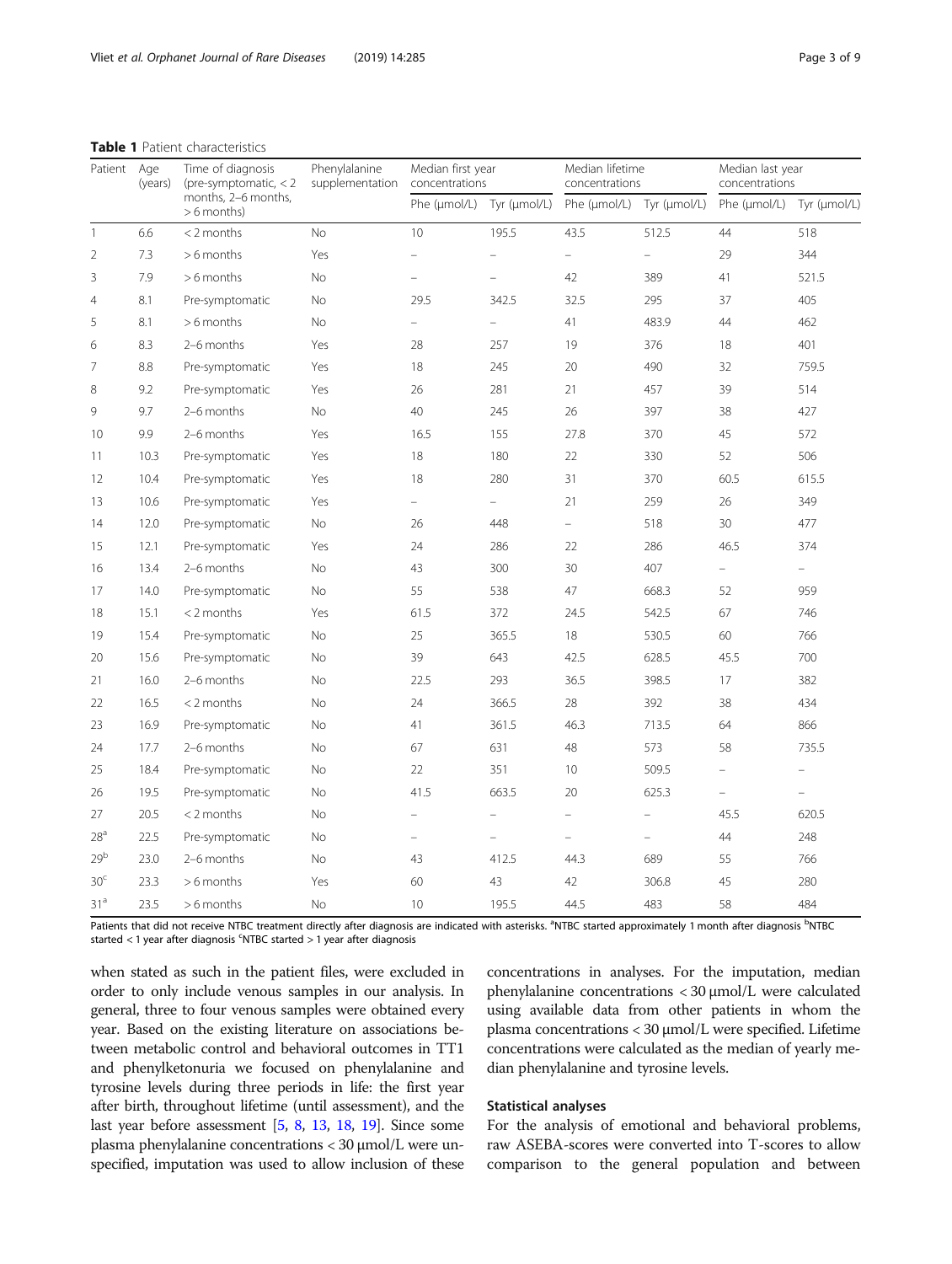<span id="page-3-0"></span>different groups of TT1 patients. Descriptive analyses were performed using pre-defined T-scores indicating scores in the normal range (50–64), borderline range (65– 69) and clinical range ( $\geq$ 70) for all different subdomains of the ASEBA questionnaires, and borderline range (60–63), and clinical range (64–100) for internalizing problems and externalizing problems [\[15](#page-8-0), [16\]](#page-8-0). The borderline range indicates that scores are not clearly deviant from norm scores, but high enough to be of concern. Scores in the clinical range indicate a deviation from norm scores, and therefore possible clinical importance which may warrant intervention. For the assessment of HR-QoL, TT1 patients were compared with Dutch reference data using Mann-Whitney U tests. Kruskal Wallis tests and/or Mann-Whitney U tests were performed to analyze differences within the TT1 group, comparing pre-symptomatically versus symptomatically diagnosed patients, and symptomatically diagnosed patients diagnosed at different ages (< 2 months, 2–6 months or  $> 6$  months of age [[2\]](#page-7-0)). Spearman correlation tests were performed to study associations between behavior problems and HR-QoL, and between

behavior problems and HR-QoL-outcomes on the one hand and plasma phenylalanine and tyrosine concentrations on the other. The broadband ASEBA-scales were excluded from these last correlational analyses since these were calculated using the subdomains and therefore significant results would be expected when subdomains were statistically significant. All statistical analyses were performed using IBM SPSS Statistics 22nd version and  $p < 0.05$  was considered statistically significant.

#### Results

#### Emotional and behavioral problems

Table 2 summarizes the findings of the ASEBA questionnaires. When considering internalizing problems, 47% of children, 22% of adolescents, and 14% of adults with TT1 scored within the borderline or clinical range. When considering externalizing problems, 54% of children, 22% of adolescents and no adults scored within the borderline or clinical range. TT1 children showed problems in all domains, but especially with respect to attention problems, with 53% being in clinical range.

Table 2 Results of the empirical and the DSM-IV oriented scales of the ASEBA questionnaires

|                                             | Children $(8-12)$ ( $N = 15$ , 9 males) |                          | Adolescents (13-17) ( $N = 9$ , 6 males) |             | Adults $(≥18)$ ( $N = 7$ , 4 males)     |          |
|---------------------------------------------|-----------------------------------------|--------------------------|------------------------------------------|-------------|-----------------------------------------|----------|
|                                             | Borderline range (%) Clinical range (%) |                          | Borderline range (%) Clinical range (%)  |             | Borderline range (%) Clinical range (%) |          |
| ASEBA empirical scales                      |                                         |                          |                                          |             |                                         |          |
| Withdrawn/depressed                         | 20                                      | $\overline{7}$           | 11                                       | $\mathbf 0$ | 14                                      | $\Omega$ |
| Somatic complaints                          | 7                                       | 27                       | $\Omega$                                 | 11          | $\Omega$                                | $\Omega$ |
| Anxious/ depressed                          | 27                                      | $\overline{7}$           | $\mathbf{0}$                             | 11          | 0                                       | $\Omega$ |
| Social problems                             | 7                                       | 27                       | 11                                       | 11          |                                         |          |
| Thought problems                            | 13                                      | 20                       | 11                                       | 11          | 0                                       | 29       |
| Attention problems                          | $\Omega$                                | 53                       | 44                                       | $\Omega$    | $\Omega$                                | $\Omega$ |
| Rule-breaking behavior                      | 13                                      | 27                       | $\Omega$                                 | 11          | $\Omega$                                | 14       |
| Aggressive behavior                         | 27                                      | 13                       | $\Omega$                                 | 11          | $\mathbf{0}$                            | 14       |
| Intrusive behavior                          |                                         | $\overline{\phantom{m}}$ |                                          | $\equiv$    | $\mathbf{0}$                            | $\Omega$ |
| Internalizing problems                      | 7                                       | 40                       | 11                                       | 11          | 14                                      | $\Omega$ |
| Externalizing problems                      | 7                                       | 47                       | 11                                       | 11          | 0                                       | $\Omega$ |
| ASEBA DSM-IV oriented scales                |                                         |                          |                                          |             |                                         |          |
| Affective problems                          | 7                                       | 33                       | 11                                       | 11          |                                         |          |
| Depressive problems                         |                                         |                          |                                          |             | $\Omega$                                | $\Omega$ |
| Anxiety problems                            | 20                                      | $\overline{7}$           | 11                                       | 11          | $\mathbf{0}$                            | $\Omega$ |
| Somatic problems                            | 13                                      | 27                       | $\Omega$                                 | 11          | 29                                      | $\Omega$ |
| Avoidant personality problems -             |                                         |                          |                                          |             | $\circ$                                 | 14       |
| Attention deficit hyperactivity<br>problems | 13                                      | 40                       | 22                                       | $\circ$     | 14                                      | $\Omega$ |
| Oppositional problems                       | 13                                      | $\overline{7}$           | $\mathbf{0}$                             | 22          |                                         |          |
| Conduct problems                            | 27                                      | 20                       | $\Omega$                                 | 11          |                                         |          |
| Antisocial personality<br>problems          |                                         |                          |                                          |             | $\mathbf{0}$                            | $\circ$  |

Internalizing problems are based on the withdrawn/depressed, somatic complaints, and anxious/depressed domains, and externalizing problems are based on rule-breaking, aggressive, and (in case of the ASR) intrusive behavior domains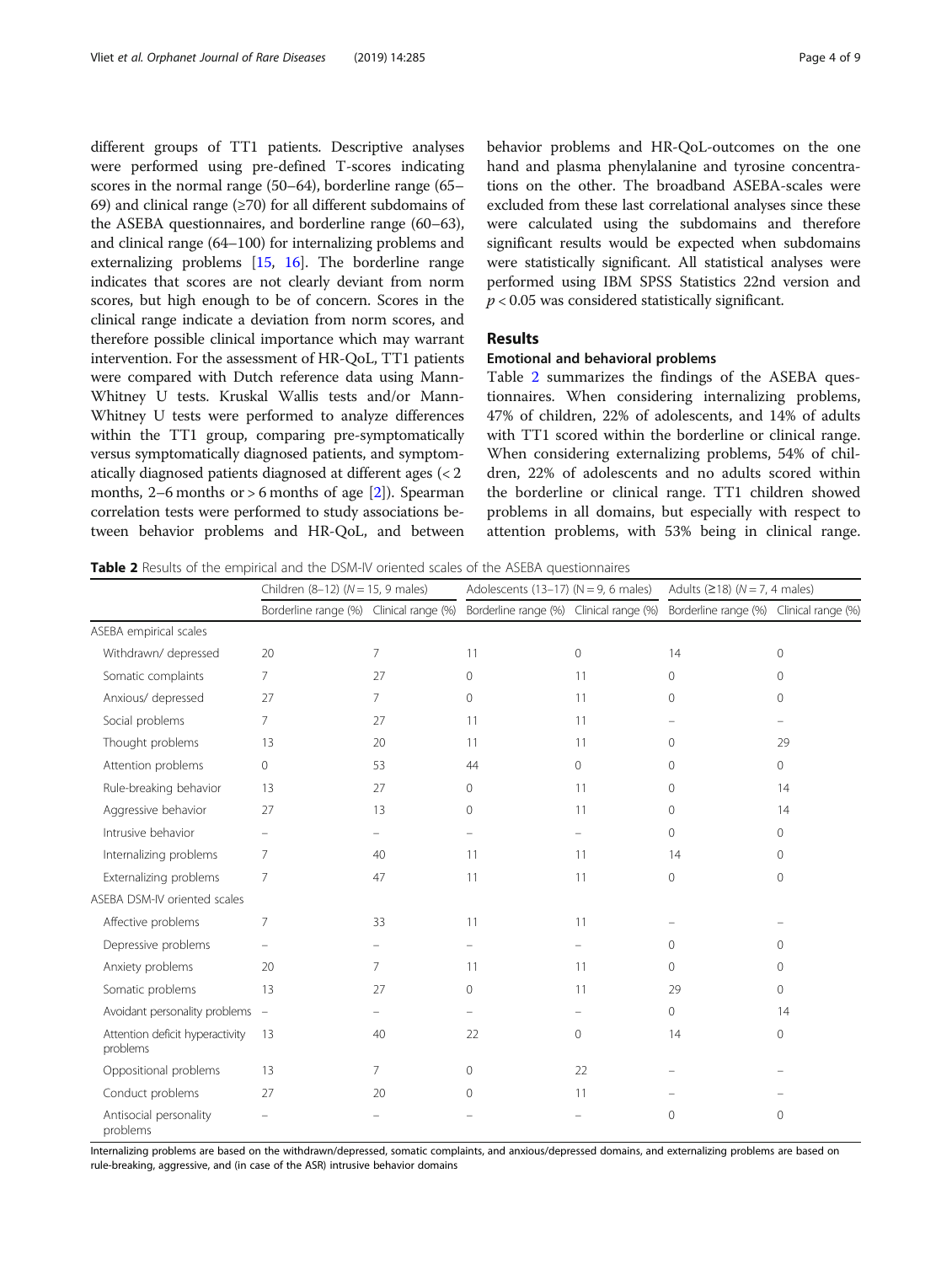Adolescents and adults especially showed thought and attention problems, respectively. When investigating differences between the different age groups using Kruskal-Wallis analysis, children showed significantly more attention problems than adults ( $p = 0.025$ ). There were no significant differences in behavior problems observed between symptomatically and pre-symptomatically diagnosed patients.

Table [2](#page-3-0) also shows the descriptive findings on the DSM-IV oriented scales of the ASEBA. TT1 patients reported problems on most scales, especially affective, somatic, attention deficit hyperactivity, and conduct issues. Although not statistically significant, scores within the borderline or clinical range were generally observed more frequently in children than in adolescents and adults.

#### Health-related quality of life

Figure [1](#page-5-0)a shows the results of the HR-QoL questionnaires of TT1 children compared to the Dutch reference population. The TACQOL questionnaire for children aged 8–11 showed a significantly lower HR-QoL for the domains autonomy ( $p = 0.011$ ), cognition ( $p = 0.029$ ) and social ( $p = 0.039$ ) in TT1 patients. When comparing the TACQOL scores for TT1 children aged 12–15 with the corresponding reference population, a significantly lower HR-QoL was observed on the domain body  $(p = 0.014)$ (Fig. [1b](#page-5-0)). For both age groups  $(8-11$  and  $12-15)$ , analyses of the TACQOL showed no significant differences between pre-symptomatically and symptomatically diagnosed patients, and no differences between the different times of diagnosis.

Figure [1](#page-5-0)c shows that adult TT1 patients  $(N = 9)$  reported a significantly lower HR-QoL in the domains gross motor (0.016), fine motor ( $p < 0.001$ ), cognition  $(p = 0.001)$ , and vitality  $(p = 0.046)$ . When comparing pre-symptomatically  $(N = 3)$  and symptomatically  $(N = 6)$ diagnosed patients, a significant difference was observed on the domain vitality ( $p = 0.024$ ), indicating a lower HR-QoL in pre-symptomatically diagnosed patients. When comparing groups based on age at diagnosis, no significant differences were observed.

HR-QoL and emotional/behavioral problems were often significantly correlated (see Additional files [1](#page-6-0) and [2\)](#page-6-0).

#### Phenylalanine and tyrosine associated to each other

As phenylalanine is a metabolic precursor of tyrosine, a relationship between phenylalanine and tyrosine concentrations is expected. Phenylalanine and tyrosine concentrations during the first year of life were, indeed, positively correlated ( $\rho = 0.532$ ;  $p = 0.007$ ), as were the concentrations during the last year ( $\rho$  = 0.631;  $p$  < 0.001). Lifetime concentrations showed a positive trend ( $\rho =$ 0.329;  $p = 0.094$ ).

#### Associations of outcomes with first year plasma phenylalanine and tyrosine concentrations

Significant negative correlations were observed between first year phenylalanine concentrations and somatic complaints ( $\rho = -0.421$ ;  $p = 0.040$ ), social problems ( $\rho = -0.457$ ;  $p = 0.043$ ), thought problems ( $\rho = -0.430$ ;  $p = 0.040$ ), and attention problems ( $\rho = -0.513$ ;  $p = 0.010$ ). Furthermore, negative correlations were observed between first year tyrosine concentrations and social problems ( $\rho = -0.608$ ;  $p =$ 0.004), attention problems ( $\rho = -0.598$ ;  $p = 0.002$ ), delinquent behavior ( $\rho = -0.417$ ;  $p = 0.043$ ), and aggressive behavior ( $\rho = -0.438$ ;  $p = 0.032$ ). This indicates that low phenylalanine (and the associated lower tyrosine) concentrations during the first year of life were associated with both internalizing and externalizing behavior problems.

The DSM-IV oriented scales showed negative correlations between first year tyrosine concentrations and affective problems ( $\rho = -0.449$ ;  $p = 0.047$ ), attention deficit hyperactivity problems ( $\rho = -0.493$ ;  $p = 0.014$ ), and conduct problems ( $ρ = −0.667$ ;  $p = 0.001$ ).

Results for the HR-QoL in children, showed a positive correlation between first year plasma phenylalanine concentrations and autonomy ( $\rho = 0.609$ ;  $p = 0.016$ ). In adults, a negative correlation was observed between first year phenylalanine concentrations and cognition ( $\rho = -$ 0.943;  $p = 0.005$ ). Results of the correlation analyses are also summarized in Additional file [3.](#page-6-0)

#### Associations of outcomes with lifetime plasma phenylalanine and tyrosine concentrations

No significant correlations were observed between results on the ASEBA questionnaires and lifetime plasma phenylalanine and tyrosine concentrations. Correlational analyses with the HR-QoL questionnaires showed a positive correlation between lifetime phenylalanine concentrations and autonomy ( $\rho = 0.517$ ;  $p = 0.034$ ) in children, indicating more autonomy with higher (normal rather than low) phenylalanine concentrations. Furthermore, negative correlations were observed between lifetime phenylalanine concentrations and cognition ( $ρ = -0.829$ ;  $p = 0.021$ ) and social contacts ( $\rho = -0.802$ ;  $p = 0.030$ ) in patients aged > 16 years, indicating better HR-QoL with lower phenylalanine concentrations (also see Additional file [3](#page-6-0)).

#### Associations of outcomes with last year plasma phenylalanine and tyrosine concentrations

A significant correlation was observed between the last year phenylalanine concentrations and the score in the withdrawn/depressed domain ( $\rho$  = 0.411;  $p$  = 0.030) indicating more problems with higher phenylalanine concentrations. The last year tyrosine concentrations also correlated with the withdrawn/depressed score ( $\rho = 0.492$ ;  $p = 0.008$ ), indicating more problems with higher tyrosine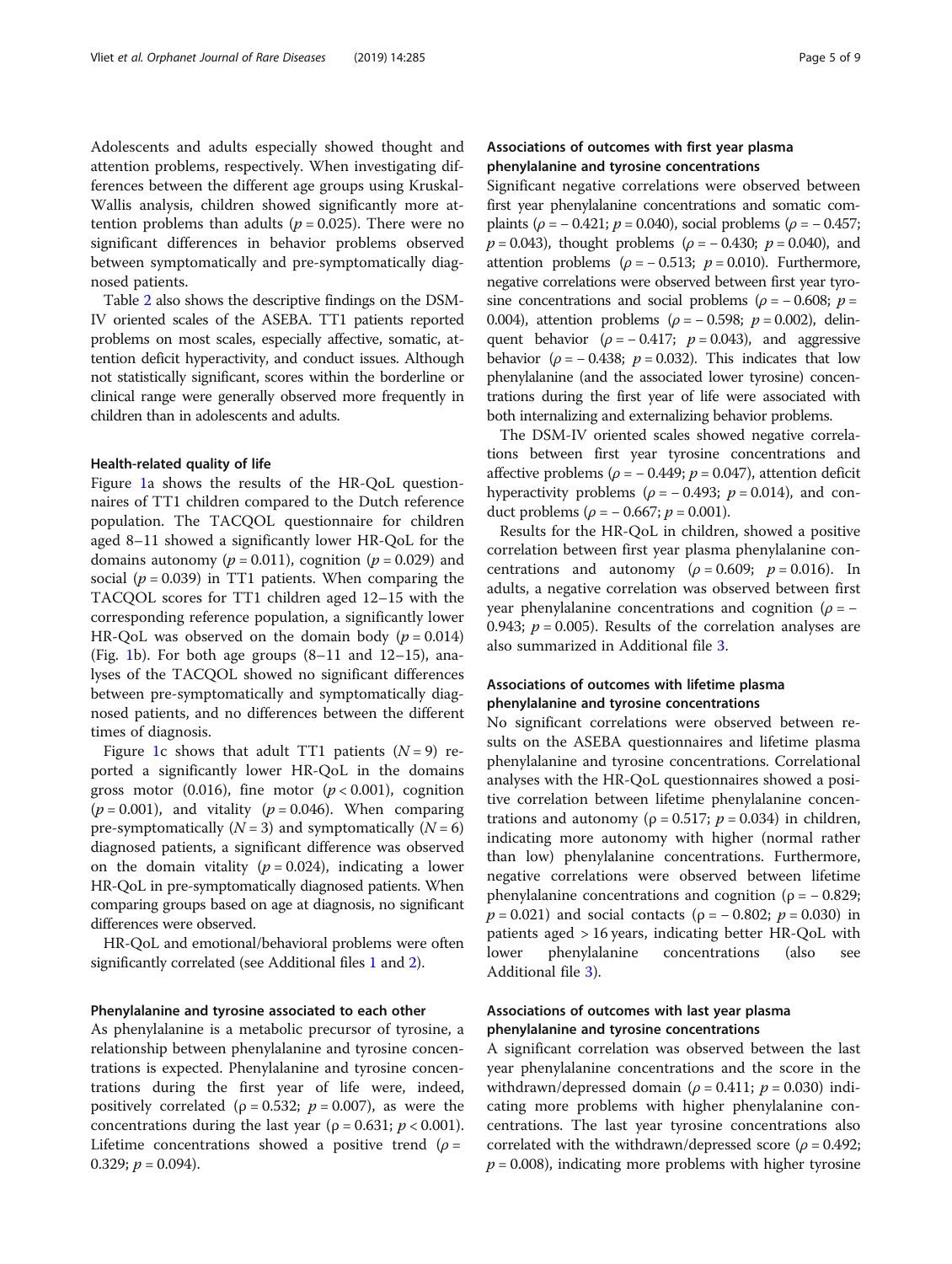<span id="page-5-0"></span>

concentrations. When investigating the DSM-oriented ASEBA scales, higher phenylalanine concentrations correlated with increased affective problems ( $\rho = 0.418$ ;  $p =$ 0.047) and anxiety problems ( $\rho = 0.381$ ;  $p = 0.045$ ). These findings indicate that higher (usually normal) phenylalanine concentrations and the associated higher tyrosine concentrations are associated with more problems.

Results for the HR-QoL in children, showed a significant negative correlation between the last year tyrosine concentrations and positive emotions ( $\rho = -0.505$ ;  $p =$ 0.033), indicating more positive emotions with lower (towards normal rather than high) tyrosine levels. In adult patients, the last year phenylalanine concentrations negatively correlated with the score in the social domain  $(\rho = -0.802; p = 0.030)$  $(\rho = -0.802; p = 0.030)$  $(\rho = -0.802; p = 0.030)$  (also see Additional file 3).

#### Discussion

In this study, we investigated emotional and behavioral problems and HR-QoL in TT1 patients, and their relation to plasma phenylalanine and tyrosine concentrations. The most important findings were that TT1 patients showed behavior problems and lower HR-QoL on several domains compared to the Dutch reference population used. Furthermore, several correlations were

observed between these neurocognitive impairments and metabolic control. Most interestingly, correlations with low plasma phenylalanine concentrations during the first year(s) of life and high plasma tyrosine concentrations later in life were observed.

With respect to behavior problems, in addition to the attention problems that were identified previously [\[11](#page-7-0)], our results showed TT1 patients treated with NTBC and diet experienced a number of other behavior problems including rule-breaking behavior, social problems, and somatic complaints. On these domains, > 25% of the children scored within the clinical range. Overall, both internalizing and externalizing behavior problems were found. As identified with the HR-QoL assessments, TT1 children described problems in cognitive functioning and school performance, social contacts with parents and peers and independent daily functioning. TT1 adults had problems with gross and fine motor functioning, cognition, and vitality.

Our results substantiate previous studies on neurocognitive problems using other methods [\[5](#page-7-0)–[8](#page-7-0), [10,](#page-7-0) [11](#page-7-0)]. Although chronic illness may directly affect HR-QoL [[20](#page-8-0)], results on the ASEBA and HR-QoL questionnaires were often associated, suggesting that chronic illness could also affect HR-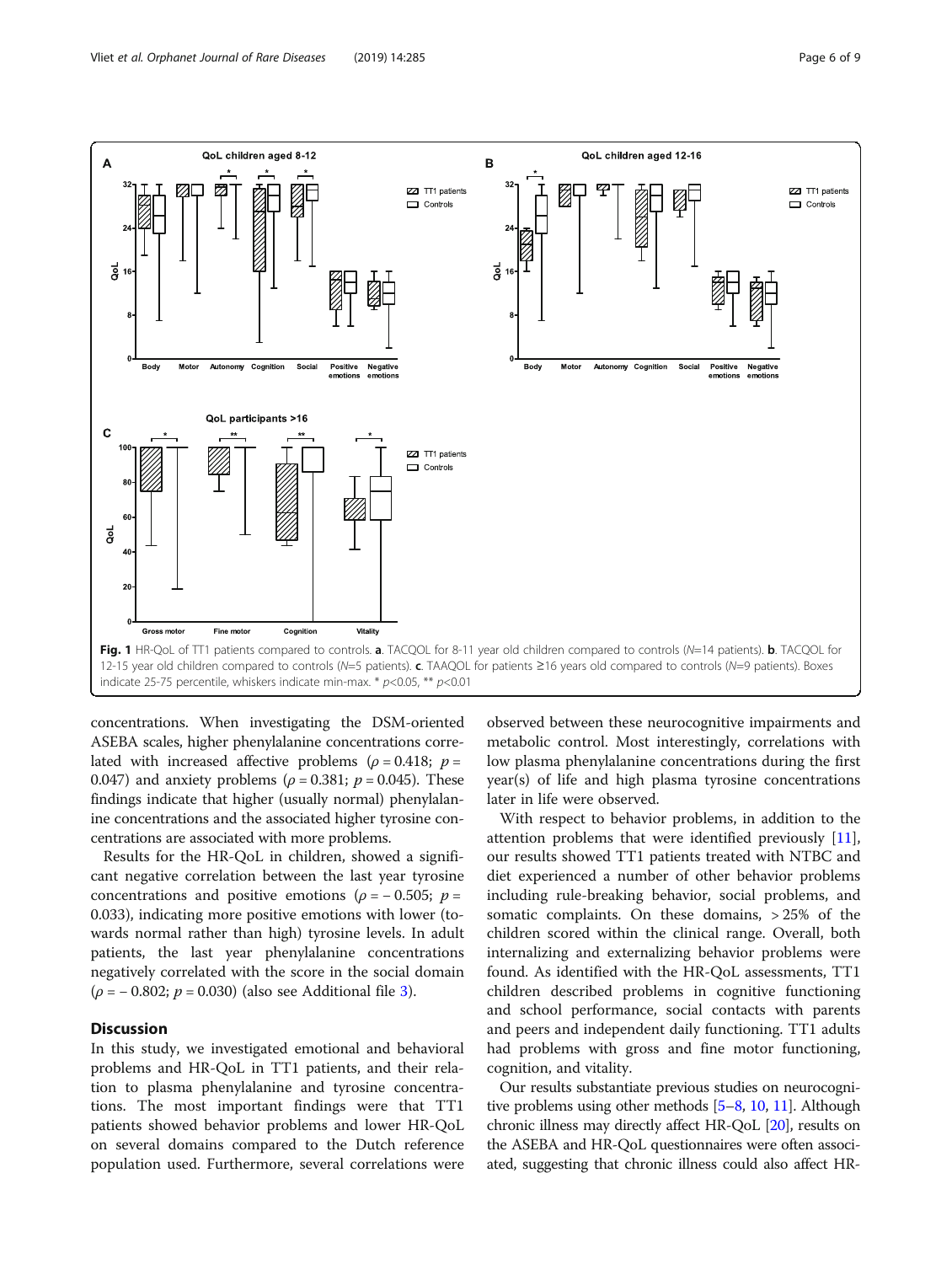<span id="page-6-0"></span>QoL indirectly, through behavior problems. Thus, our results stressed the importance of addressing both behavioral problems and HR-QoL problems in daily patient care.

Furthermore, we investigated correlations with phenylalanine and tyrosine concentrations as a possible cause of the observed problems, which has not been studied in such detail before. High phenylalanine and tyrosine levels may have toxic effects on the brain, as shown in disorders such as phenylketonuria and tyrosinemia type 2 [\[18](#page-8-0), [21](#page-8-0)–[23\]](#page-8-0). There is also evidence that low plasma phenylalanine concentrations adversely affect the outcomes in PKU [[24\]](#page-8-0) and TT1 [\[5](#page-7-0), [12,](#page-7-0) [13](#page-7-0)]. It is important to note that low plasma phenylalanine concentrations in TT1 are likely to cause even lower phenylalanine concentrations in the brain because of competition with tyrosine for influx across the blood-brain barrier. This competitive inhibition has also been observed in PKU where high phenylalanine concentrations inhibit the influx of tyrosine [[25\]](#page-8-0). Low cerebral concentrations of any limiting essential amino acid may impair cerebral protein synthesis [[26\]](#page-8-0).

The results of this study indicate that, during the first year of life, behavior problems correlate with low phenylalanine rather than high tyrosine concentrations. This changes later in life when, during last year before testing, high tyrosine concentrations correlate with more behavior problems (although they are associated with higher phenylalanine levels). An attractive explanation for this time dependency would be that while low phenylalanine concentrations during the first year are detrimental as a phenylalanine shortage impedes the rapidly developing brain, at a later age the high tyrosine concentrations may be more likely to have long term chronic toxic effects. Further research is, however, necessary to investigate this hypothesis. Moreover, the relationship between amino acid levels and behavioral outcomes may be non-linear, or only linear within certain ranges: both too low and too high amino acid levels may be detrimental.

This study has a number of limitations, many of them due to the rarity of TT1, affecting approximately 1: 100.000 newborns. Although inclusion of 31 patients may be considered quite good, it is impossible to reach high statistical power with such numbers, especially since our patient sample was rather heterogeneous, varying in age, age at diagnosis, and symptoms at presentation. Moreover, patients were recruited from three different countries, but for HR-QoL only Dutch reference data were available. We have, therefore, been cautious of analyzing the influence of the aforementioned variables on behavior/HR-QoL-outcomes. Furthermore, the direct influence of NTBC could not be investigated. Moreover, blood samples were taken under different conditions (fasting/non-fasting) and at different time

points. Next to this, the effect of phenylalanine supplementation and the different dosages, which could have affected the phenylalanine and tyrosine concentrations, could not be investigated in this study. Centers may differ in plasma analysis methods and number of samples taken per patients.

#### Conclusion

To conclude, TT1 patients have more emotional and behavioral problems, and a lower HR-QoL than healthy individuals. The impairments in behavior and HR-QoL were partly related to metabolic control, with low phenylalanine and tyrosine levels in the first year of life and high recent phenylalanine and tyrosine levels being related to poorer outcomes. Whereas neonatal screening and early treatment with NTBC have dramatically improved physical health and life expectancy in TT1, the data presented in this study underline the need to optimize dietary treatment to improve emotional and behavioral outcomes in this population.

#### Supplementary information

Supplementary information accompanies this paper at [https://doi.org/10.](https://doi.org/10.1186/s13023-019-1259-2) [1186/s13023-019-1259-2.](https://doi.org/10.1186/s13023-019-1259-2)

Additional file 1. Correlations between ASEBA questionnaires and QoL questionnaires for children. Correlations between ASEBA questionnaires and QoL questionnaires for children ( $N = 19$ ). Bold and underlined results are significant correlations. The QoL domain peers only consists of children aged 12-15 years ( $N = 5$ ).

Additional file 2. Correlations between ASEBA questionnaires and QoL questionnaires for patients aged 16 and older. Correlations between ASEBA questionnaires and QoL questionnaires for patients aged 16 and older ( $N = 9$ ). Bold and underlined results are significant correlations. For patients 16–18 years old ( $N = 2$ ), the ASEBA questionnaire did not calculated the scales intrusive, depressed, avoidant and antisocial. The domain sex could not be calculated for one of the patients due to missing answers in the questionnaire.

Additional file 3. Summarized results of correlation analyses between phenylalanine and tyrosine concentrations and neurocognitive outcome scores. Summarized results of correlation analyses between phenylalanine and tyrosine concentrations and neurocognitive outcome scores. Only scales with significant correlations, with p-values < 0.05, are shown.  $\rho =$ Spearman's rho. For ASEBA, positive correlations indicate that higher levels are related to poorer outcomes, whereas negative correlations indicate that higher levels are related to better outcomes: for HR-OoL, positive correlations indicate that higher levels are related to better outcomes, whereas negative correlations indicate that higher levels are related to poorer outcomes.

#### Abbreviations

ASEBA: Achenbach System of Empirically Based Assessment; ASR: Adult Self Report; CBCL: Child Behavior Checklist; DSM-IV: Diagnostic and Statistical Manual of Mental Disorders IV; HCC: Hepatocellular carcinoma; HR-QoL: Health-Related Quality of Life; NTBC: 2-(2-nitro-4-trifluoromethylbenoyl)- 1,3-cyclohexanedione; TAAQOL: TNO AZL Adult's Quality Of Life; TACQOL: TNO AZL Children's Quality Of Life; TT1: Tyrosinemia type 1; YSR: Youth Self Report

#### Acknowledgements

The authors thank all patients with TT1 for taking part. In addition, we thank the physicians, nursing staff, and metabolic departments of all collaborating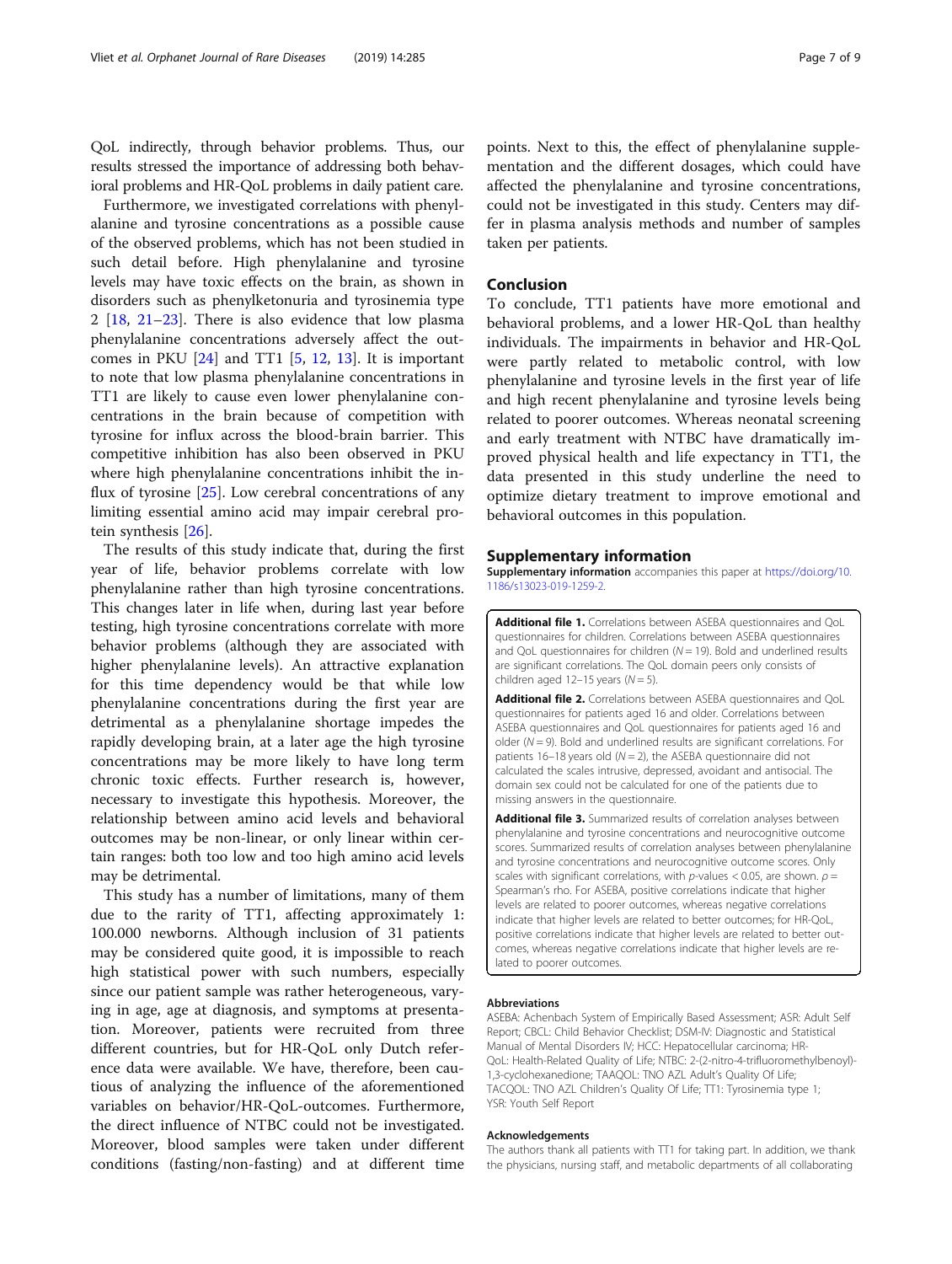<span id="page-7-0"></span>hospitals for their cooperation. We kindly acknowledge Dr. G. Linthorst for his help with the study, and SOBI, and the Tyrosinemia Foundation (Stichting Joris) for financial support.

#### Authors' contributions

K. van Vliet, W.G. van Ginkel, and R. Jahja were responsible for the acquisition, analysis and interpretation of the data. They were responsible for drafting the article, approved the final version of the article and agreed to be accountable for all aspects of the work. A. Daly, A. MacDonald, C. De Laet, R. vara, Y. Rahman, D. Cassiman, F. Eyskens, C. Timmer, N. Mumford, J. Bierau, P.M. van Hasselt, P. Gissen, P.J. Goyens, P.J. McKiernan, G. Wilcox, A.A. Morris, and E.A. Jameson were responsible for the acquisition of the data and critically revising of the article. They approved the final version of the article and agreed to be accountable for all aspects of the work. S.C.J. Huijbregts and F.J. van Spronsen were responsible for the conception and design of this study, the acquisition, the analyses and the interpretation of the data. They were responsible for drafting the article, approved the final version of the article and agreed to be accountable for all aspects of the work.

#### Funding

Funding has been arranged by SOBI and the Tyrosinemia Foundation (Stichting Joris). These sources of funding were not involved with any part of the study.

#### Availability of data and materials

The datasets used and/or analysed during the current study are available from the corresponding author on reasonable request.

#### Ethics approval and consent to participate

The study was approved by the Medical Ethical Committees of the participating centers. All patients and/or parents gave informed consent to participate in this study.

#### Consent for publication

Not applicable.

#### Competing interests

R. Jahja has received honoraria as a speaker and consultant for Merck Serono.

A. Daly has received grants/honoraria for research, teaching and courses from Nutricia Ltd., Vitaflo Int., First play dietary foods and Mavalia. A. MacDonald has received research funding and honoraria from Nutricia, Vitaflo, Biomarin and Lactalis International. She is a member of the following advisory boards: European Nutritionist Expert Panel (Biomarin), Sapropterin Advisory Board (Biomarin), ELEMENT (Danone-Nutricia), and Arla and Applied Pharma Research.

P.J. McKiernan and A.A. Morris have contributed to advisory boards for SOBI. P. Gissen has previously performed consultancy work for SOBI but not in the past three years.

C. Timmer has previously followed training that was (partly) payed for by Vitaflo and Nutricia, but not in the past three years.

G. Wilcox has received travel grants from Genzyme, Biomarin, Alexion, Amicus and Shire, speaker honoraria from Vitaflo, Biomarin, Shire and Nutricia, research grants from the MPS society (UK), and advisory board membership with Biomarin, Medical Advisory Panel membership for the National Society for PKU (NSPKU) and consultancies for Dimension Therapeutics (Ultragenyx).

S.C.J Huijbregts has participated in strategic advisory boards and received honoraria as a consultant and/or speaker for Merck Serono SA, Biomarin and Nutricia.

F.J. van Spronsen has received research grants, advisory board fees, and speaker's honoraria from Nutricia Research, Merck-Serono, Biomarin, Codexis, Alexion, Vitaflo, MendeliKABS, Promethera, SOBI, APR, and ARLA Foods Int. All other authors did not report any no conflicts of interest.

#### Author details

<sup>1</sup> Beatrix Children's Hospital, Groningen, Division of Metabolic Diseases, University of Groningen, University Medical Center Groningen, CA33, PO box 30.001, 9700 RB Groningen, Netherlands. <sup>2</sup>Birmingham Children's Hospital, Birmingham, UK. <sup>3</sup>Hôpital Universitaire des Enfants Reine Fabiola, Université Libre de Bruxelles, Brussels, Belgium. <sup>4</sup>Evelina London Children's Hospital,

London, UK. <sup>5</sup>Guy's and St. Thomas' Hospital, London, UK. <sup>6</sup>University Hospital Gasthuisberg, University of Leuven, Leuven, Belgium. <sup>7</sup>Kon. Mathilde Moeder- en Kindcentrum, University Hospital of Antwerp, Antwerp, Belgium. <sup>8</sup> Academic Medical Center, Amsterdam, Netherlands. <sup>9</sup>The NIHR Great Ormond Street Hospital Biomedical Research Centre (BRC ), London, UK. <sup>10</sup>Maastricht University Medical Center, Maastricht, Netherlands. <sup>11</sup>Wilhelmina Children's Hospital, University Medical Center Utrecht, Utrecht, Utrecht, Netherlands. <sup>12</sup>School of Medical Sciences, Faculty of Biology Medicine & Health, University of Manchester, Manchester, UK. <sup>13</sup>The Mark Holland Metabolic Unit, Salford Royal Foundation NHS Trust, Greater Manchester, M6 8HD, Salford, UK. <sup>14</sup>Willink Metabolic Unit, Manchester Centre for Genomic Medicine, Manchester University Hospitals NHS Foundation Trust, St Mary's Hospital, Manchester, UK. <sup>15</sup>University of Leiden, Clinical Child and Adolescent Studies: Neurodevelopmental Disorders, Leiden, Netherlands.

#### Received: 16 September 2019 Accepted: 22 November 2019 Published online: 04 December 2019

#### References

- 1. de Laet C, Dionisi-Vici C, Leonard JV, McKiernan P, Mitchell G, Monti L, de Baulny HO, Pintos-Morell G, Spiekerkötter U. Recommendations for the management of tyrosinaemia type 1. Orphanet J Rare Dis. 2013;8:8.
- 2. van Spronsen FJ, Thomasse Y, Smit GP, Leonard JV, Clayton PT, Fidler V, Berger R, Heymans HS. Hereditary tyrosinemia type I: a new clinical classification with difference in prognosis on dietary treatment. Hepatology. 1994;20(5):1187–91.
- 3. Lindstedt S, Holme E, Lock EA, Hjalmarson O, Strandvik B. Treatment of hereditary tyrosinaemia type I by inhibition of 4-hydroxyphenylpyruvate dioxygenase. Lancet. 1992;340(8823):813–7.
- 4. Larochelle J, Alvarez F, Bussières J, Chevalier I, Dallaire L, Dubois J, Faucher F, Fenyves D, Goodyer P, Grenier A, Holme E, Laframboise R, Lambert M, Lindstedt S, Maranda B, Melançon S, Merouani A, Mitchell J, Parizeault G, Pelletier L, Phan V, Rinaldo P, Scott CR, Scriver C, Mitchell GA. Effect of nitisinone (NTBC) treatment on the clinical course of hepatorenal tyrosinemia in Québec. Mol Genet Metab. 2012;107(1–2):49–54.
- 5. De Laet C, Munoz VT, Jaeken J, François B, Carton D, Sokal EM, Dan B, Goyens PJ. Neuropsychological outcome of NTBC-treated patients with tyrosinaemia type 1. Dev Med Child Neurol. 2011;53(10):962–4.
- Thimm E, Richter-Werkle R, Kamp G, Molke B, Herebian D, Klee D, Mayatepek E, Spiekerkoetter U. Neurocognitive outcome in patients with hypertyrosinemia type I after long-term treatment with NTBC. J Inherit Metab Dis. 2012;35(2):263–8.
- 7. Bendadi F, de Koning TJ, Visser G, Prinsen HCMT, de Sain MGM, Verhoeven-Duif N, Sinnema G, van Spronsen FJ, van Hasselt PM. Impaired cognitive functioning in patients with tyrosinemia type I receiving nitisinone. J Pediatr. 2014;164(2):398–401.
- 8. van Ginkel WG, Jahja R, Huijbregts SCJ, Daly A, MacDonald A, De Laet C, Cassiman D, Eyskens F, Körver-Keularts IMLW, Goyens PJ, PJ MK, van Spronsen FJ. Neurocognitive outcome in tyrosinemia type 1 patients compared to healthy controls. Orphanet J Rare Dis. 2016;11(1):87.
- García MI, de la Parra A, Arias C, Arredondo M, Cabello JF. Long-term cognitive functioning in individuals with tyrosinemia type 1 treated with nitisinone and protein-restricted diet. Mol Genet Metab Rep. 2017;11:12–6.
- 10. Masurel-Paulet A, Poggi-Bach J, Rolland M, Bernard O, Guffon N, Dobbelaere D, Sarles J, de Baulny HO, Touati G. NTBC treatment in tyrosinaemia type I: long-term outcome in French patients. J Inherit Metab Dis. 2008;31(1):81–7.
- 11. Pohorecka M, Biernacka M, Jakubowska-Winecka A, Biernacki M, Kuśmierska K, Kowalik A, Sykut-Cegielska J. Behavioral and intellectual functioning in patients with tyrosinemia type I. Pediatr Endocrinol Diab Metab. 2012; 18(3):96–100.
- 12. Daly A, Gokmen-Ozel H, MacDonald A, Preece MA, Davies P, Chakrapani A, McKiernan P. Diurnal variation of phenylalanine concentrations in tyrosinaemia type 1: should we be concerned? J Hum Nutr Diet. 2012; 25(2):111–6.
- 13. van Vliet D, van Dam E, van Rijn M, Derks TGJ, Venema-Liefaard G, Hitzert MM, Lunsing RJ, Heiner-Fokkema MR, van Spronsen FJ. Infants with Tyrosinemia type 1: should phenylalanine be supplemented? JIMD Rep. 2015;18:117–24.
- 14. Macêdo LGRP, Silva-M C, Ferreira GK, Vieira JS, Olegário N, Gonçalves RC, Vuolo FS, Ferreira GC, Schuck PF, dal-Pizzol F, Streck EL. Effect of acute